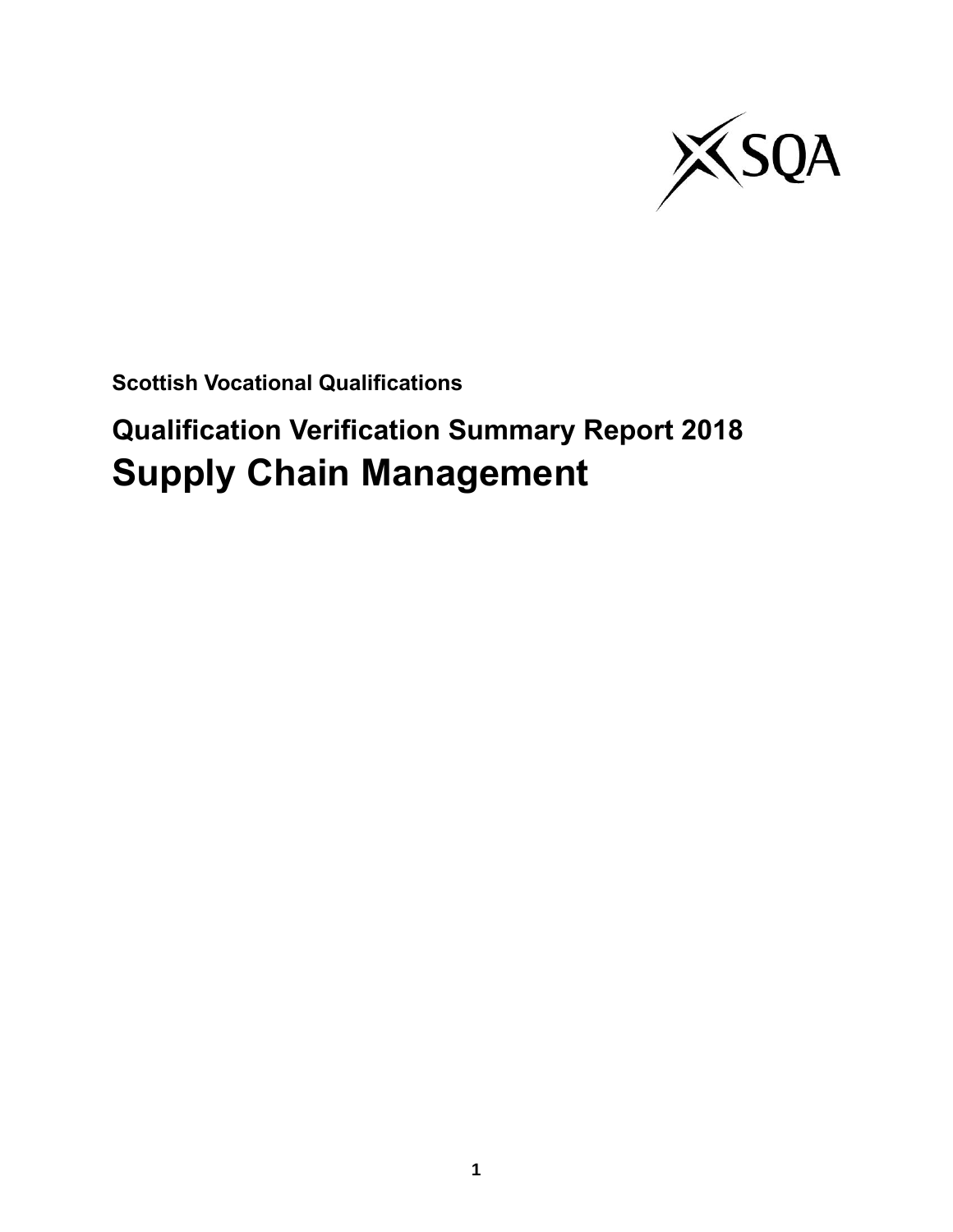### **Introduction**

This qualification is comparatively new and the number of centres offering it is growing. At all centres visited by external verifiers, the candidates came across as well motivated and enthusiastic and had no problems.

The experience, skill and qualifications of the centre assessors is extensive, the majority being members or fellows of the Chartered Institute of Procurement & Supply (CIPS).

In addition, at all centres, the assessor and internal verification teams have strong industry experience and work well together, backed by quality management systems that support the MA programme.

Some centres are using the Learning Assistant e-portfolio system, which suits the qualification well.

During the session 2017–18, the units listed below were selected for verification from the SVQs in Supply Chain Management group awards (GA4X 04, G882 23, GJ4D 23, GK19 23, G883 24, G885 25, GK18 25, GK1A 24, G8L8 04, G881 22):

- DX59 04 Develop Operational Relationships within the Supply Chain
- DX72 04 Schedule the Flow of Supplies in the Supply Chain
- DX4V 04 Administer Contracts
- DX4Y 04 Analyse the Performance of Suppliers
- DX7E 04 Verify the Capability of Suppliers to Meet Supply Specifications
- DX4W 04 Analyse Information on the Procurement of Supplies in the Supply Chain
- DX6L 04 Place Orders with Suppliers
- DX63 04 Monitor the Achievement of Project Tasks
- DX61 04 Monitor and Progress the Delivery of Orders
- DX56 04 Control Supplies at Storage Locations and Facilities
- FE02 04 Communicate in a Business Environment
- H8GY 04 Provide Leadership in Your Area of Responsibility
- H8H4 04 Develop Understanding of Your Markets and Customers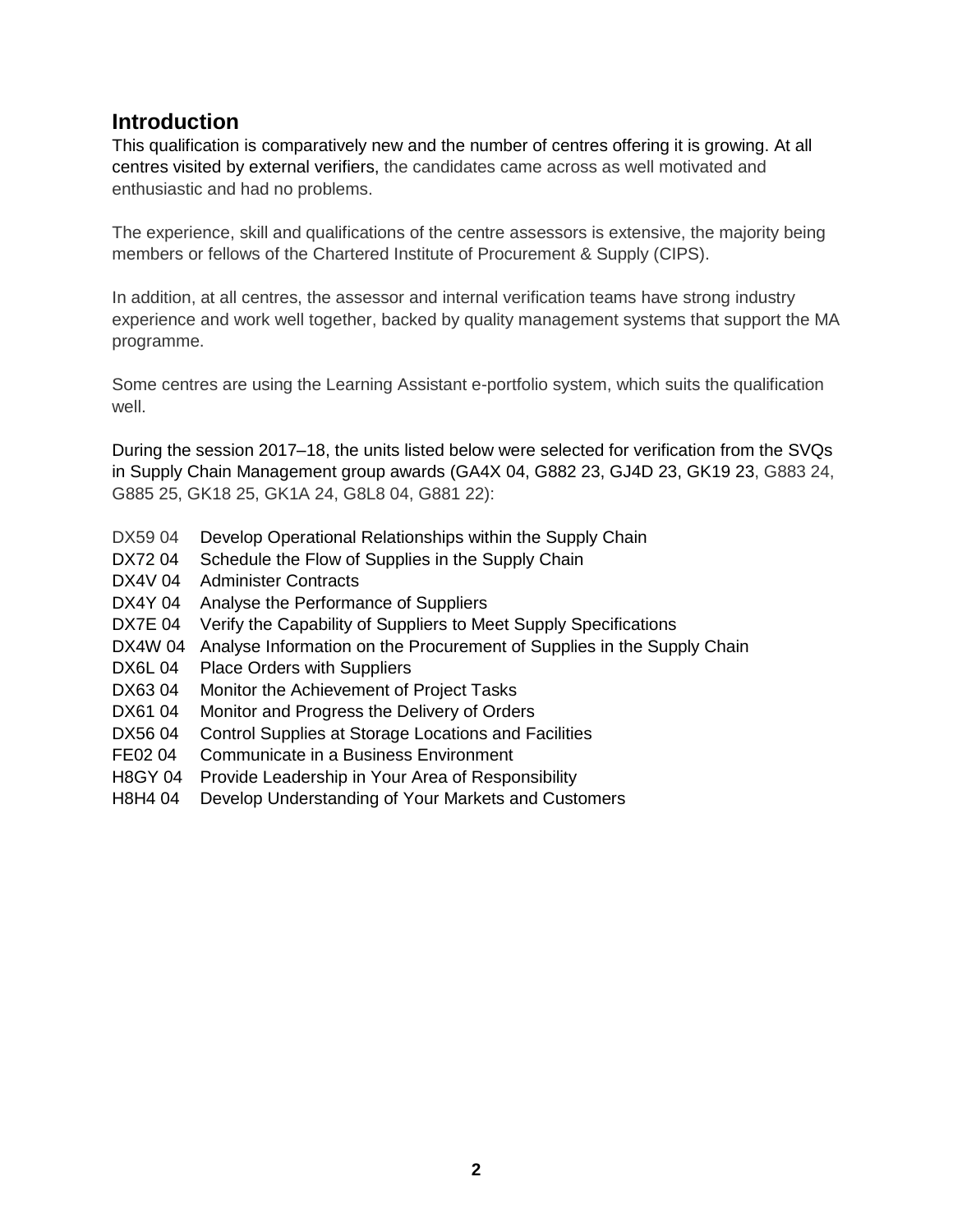## **Category 2: Resources**

#### **Criterion 2.1: Assessors and internal verifiers must be competent to assess and internally verify, in line with the requirements of the qualification.**

At all centres, the academic and occupational experience, competence, qualifications and skills of the assessors and internal verifiers was appropriate to the subject area requirements of the qualification.

Some delivery team members are MCIPS qualified, hold assessor and internal verifications qualifications and were occupationally competent. At all centres, CPD records were detailed and meet the requirements of the qualification.

#### **Criterion 2.4: There must be evidence of initial and ongoing reviews of assessment environments; equipment; and reference, learning and assessment materials.**

At all centres, reviews of assessment environments, and equipment and reference, learning and assessment materials takes place at frequent standardisation meetings. Meeting minutes were available. Reviews of assessment environments, equipment, materials were usually ongoing, as the centre teams work closely together, frequently discuss issues and then formalise them at the standardisation meetings.

One centre uses an e-portfolio system which includes a regularly updated library of support materials from the likes of CIPS, along with relevant SCM materials.

Where assessments are carried out at a candidate's workplace, reviews of assessment equipment are not as relevant, but reference and learning materials are always reviewed and updated regularly on the e-portfolio system.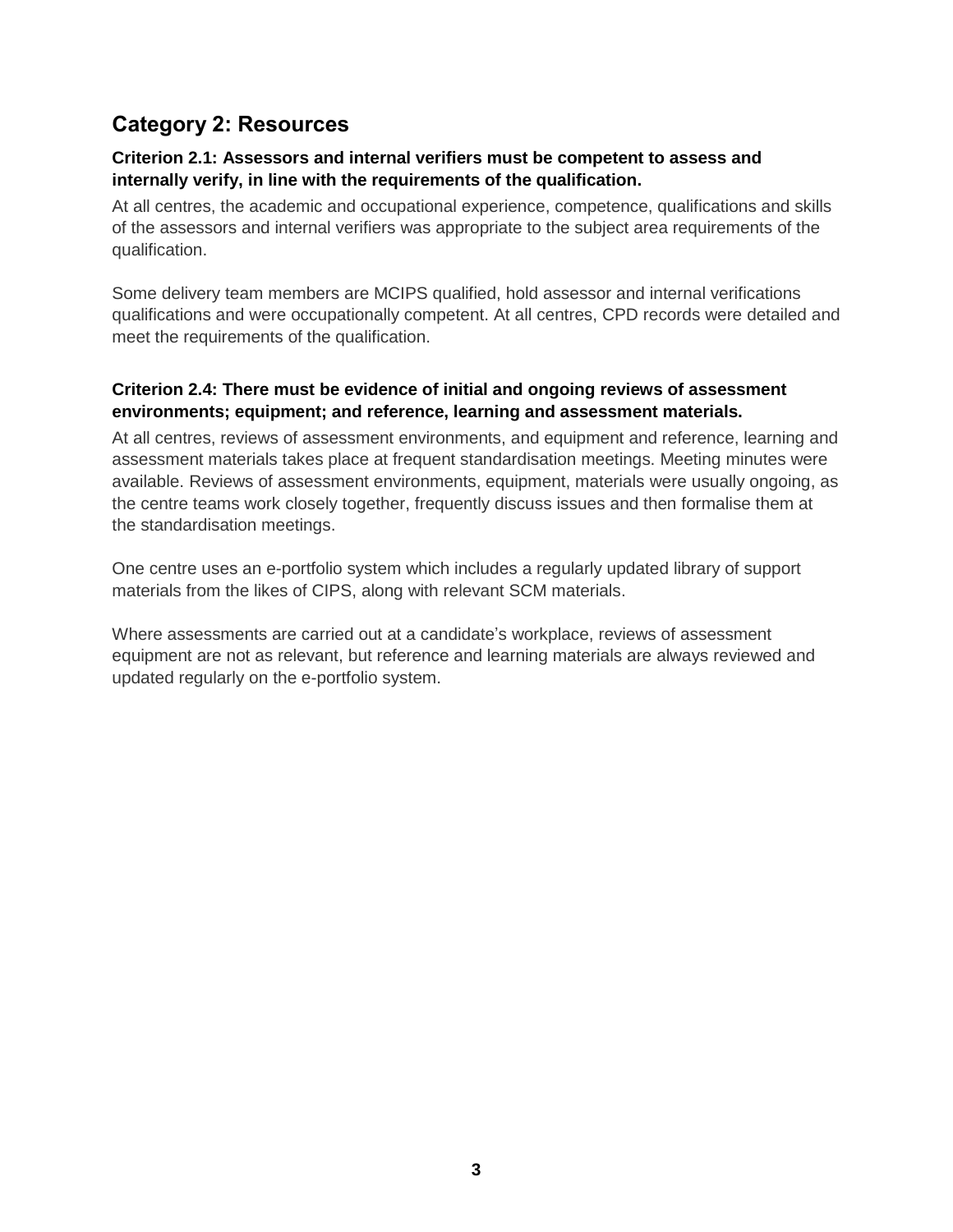#### **Category 3: Candidate support**

#### **Criterion 3.2: Candidates' development needs and prior achievements (where appropriate) must be matched against the requirements of the award.**

At all centres, candidates' development needs are assessed at the initial induction stage, when they are asked about their specific working environment, and their knowledge and experience. They are also asked to list their individual learning objectives. Development needs are further reviewed as the course progresses.

If the candidate is based externally to the centre, an assessor will visit their workplace to discuss the course details. At this stage, it is key to identify and confirm the future commitment of a suitable workplace mentor. Thereafter, candidates are invited to attend an induction meeting at the centres where they receive more information on the course requirements.

At all centres, past achievements and specific development needs are discussed and recorded at the induction stage. Throughout the learning process there is frequent contact between the candidates and the assessor and ongoing development needs are identified and addressed.

At one centre, candidates undergo an online induction interview during which their development needs and any prior achievements are identified and discussed. A training needs analysis for each candidate is then completed.

#### **Criterion 3.3: Candidates must have scheduled contact with their assessor to review their progress and to revise their assessment plans accordingly.**

At all centres, individual work plans are provided at the start of the course, including a schedule detailing the candidate's planned contact with their assessor.

At some centres, candidates have frequent contact with their assessors via Learning Assistant software, as well as by telephone, e-mail and social media. Formal face-to-face meetings can be arranged when required but, at a minimum, meetings are held every 6 weeks between candidate and assessor.

At another centre, the candidates undergo a quarterly progress review as well as a 12-week formal review covering all aspects of the course.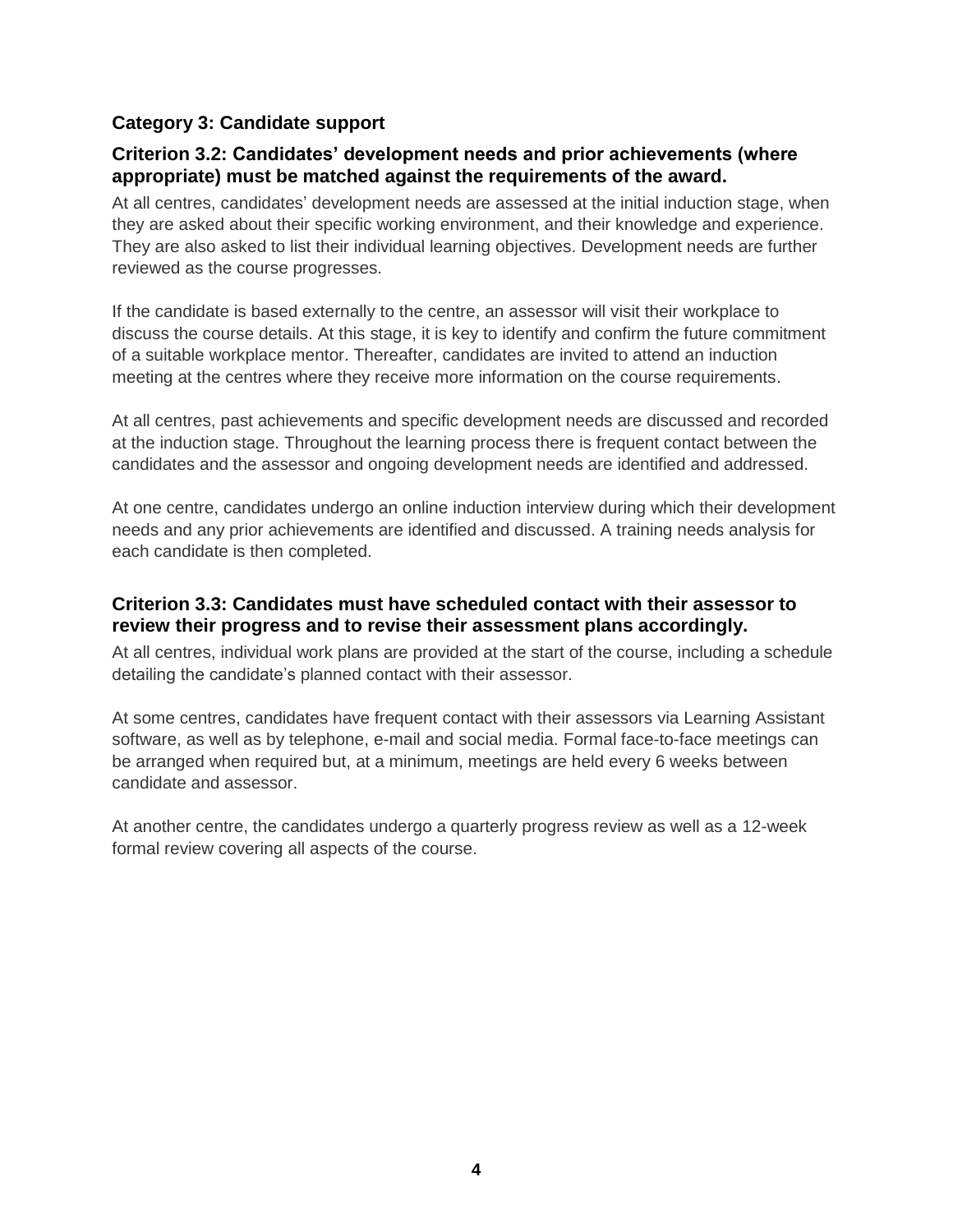#### **Category 4: Internal assessment and verification**

#### **Criterion 4.2: Internal assessment and verification procedures must be implemented to ensure standardisation of assessment.**

At all centres, assessment and internal verification procedures are discussed at standardisation meetings and more informally day-to-day among the team. All staff have access to and are familiar with the centres' policy and procedures, including those specifically referring to assessment and verification.

Records and appropriate documents relating to assessment and verification procedures were available as evidence. Visiting verifiers saw evidence of constant and effective communication between assessors and the internal verifiers, thereby ensuring effective standardisation.

All centres have assessment and internal verification policies and hold standardisation meetings at least every six months.

#### **Criterion 4.3: Assessment instruments and methods and their selection and use must be valid, reliable, practicable, equitable and fair.**

The assessment instruments reviewed at centres all ensured their validity and appropriateness.

At one centre, candidates discuss an action plan with their assessor prior to the submission of an assessment, and this helps to ensure a valid and reliable approach.

The assessments viewed confirm compliance with the performance criteria of the unit specifications.

Assessments carried out at the candidates' workplace consist of product evidence, witness testimony, and assessor questions with the involvement of the candidates' manager/mentor. This ensures the fairness, reliability and the validity of the assessment.

#### **Criterion 4.4: Assessment evidence must be the candidate's own work, generated under SQA's required conditions.**

At all centres, candidates sign a declaration to confirm that the work is their own. The nature of the qualification offers little scope for plagiarism.

At all centres, the assessors and internal verifiers look for any signs of duplication in candidates' written evidence.

In most cases, individual candidates' different job roles are reflected in their unit submissions, and this precludes plagiarism.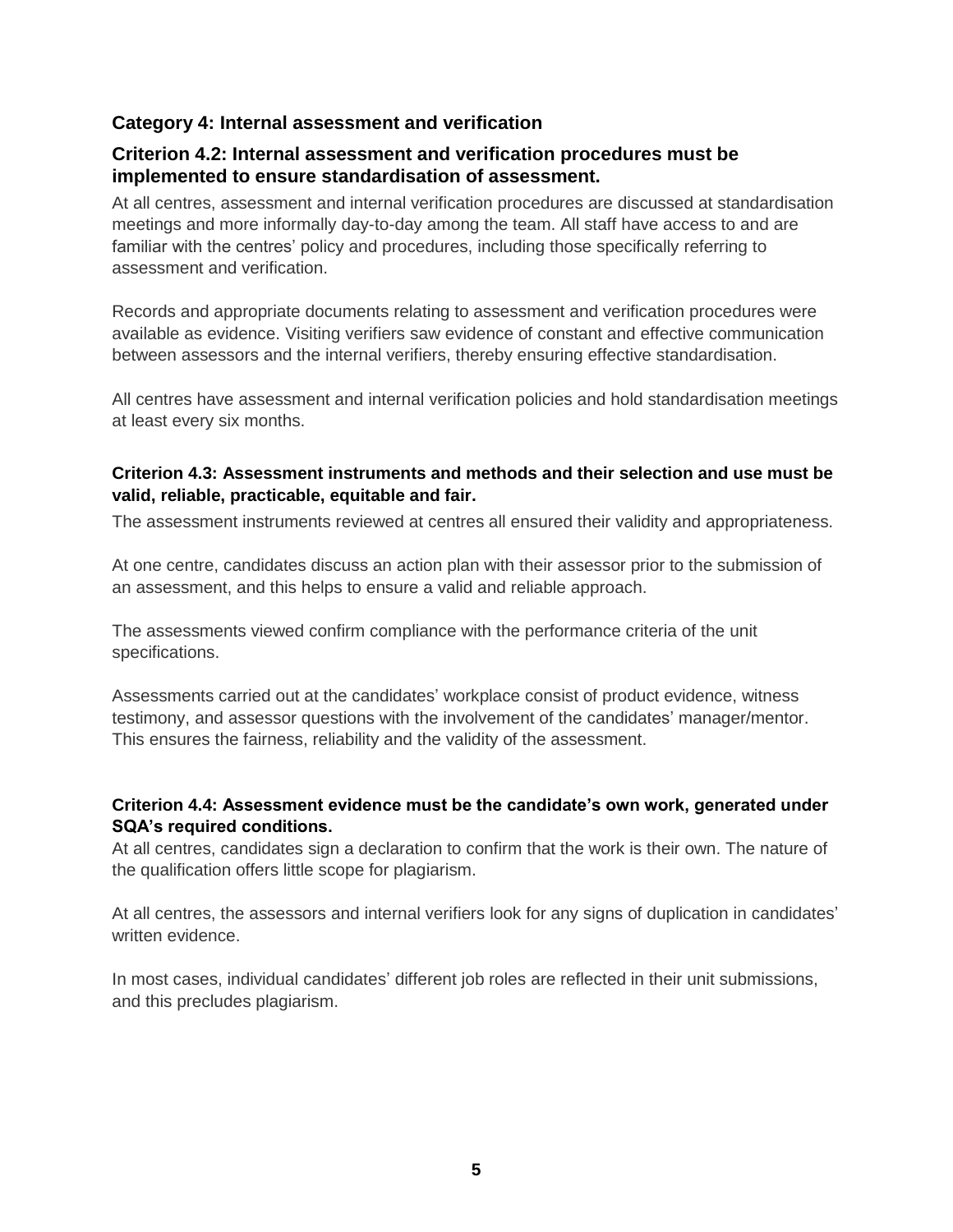#### **Criterion 4.6: Evidence of candidates' work must be accurately and consistently judged by assessors against SQA's requirements.**

At all centres, samples of candidates' work was of a very high standard. Comments from the assessor and the internal verifier were also of a high standard, accurate and consistent.

At all centres, the assessor and internal verifiers have close working relationships, which support sound and consistent decisions in compliance with SQA requirements, and this was reflected in documentary evidence.

#### **Criterion 4.7: Candidate evidence must be retained in line with SQA requirements.**

At all centres, the retention of evidence exceeds SQA's requirements and, in some centres, is held electronically and backed up on an e-portfolio system

One centre retains candidate work folders in excess of seven years.

#### **Criterion 4.9: Feedback from qualification verifiers must be disseminated to staff and used to inform assessment practice.**

At all centres, minutes of the standardisation meetings showed that external verifiers' feedback is disseminated to staff. Any action points are recorded along with timescales for any necessary actions.